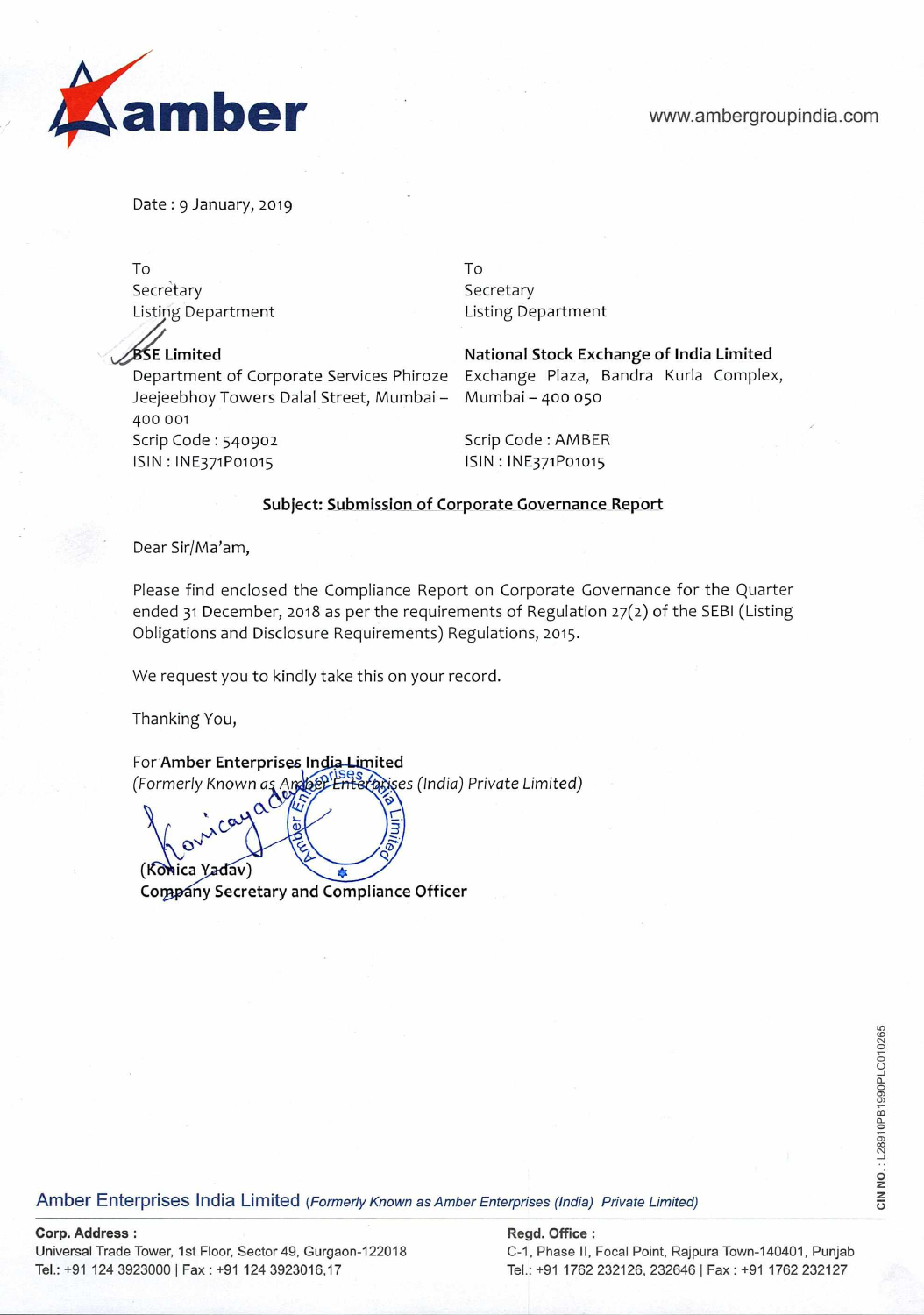| <b>General information about company</b> |                                 |  |  |  |  |  |
|------------------------------------------|---------------------------------|--|--|--|--|--|
| Scrip code                               | 540902                          |  |  |  |  |  |
| NSE Symbol                               | <b>AMBER</b>                    |  |  |  |  |  |
| <b>MSEI</b> Symbol                       |                                 |  |  |  |  |  |
| <b>ISIN</b>                              | INE371P01015                    |  |  |  |  |  |
| Name of the entity                       | AMBER ENTERPRISES INDIA LIMITED |  |  |  |  |  |
| Date of start of financial year          | $01-04-2018$                    |  |  |  |  |  |
| Date of end of financial year            | 31-03-2019                      |  |  |  |  |  |
| <b>Reporting Quarter</b>                 | Quarterly                       |  |  |  |  |  |
| Date of Report                           | 31-12-2018                      |  |  |  |  |  |
| Risk management committee                | Not Applicable                  |  |  |  |  |  |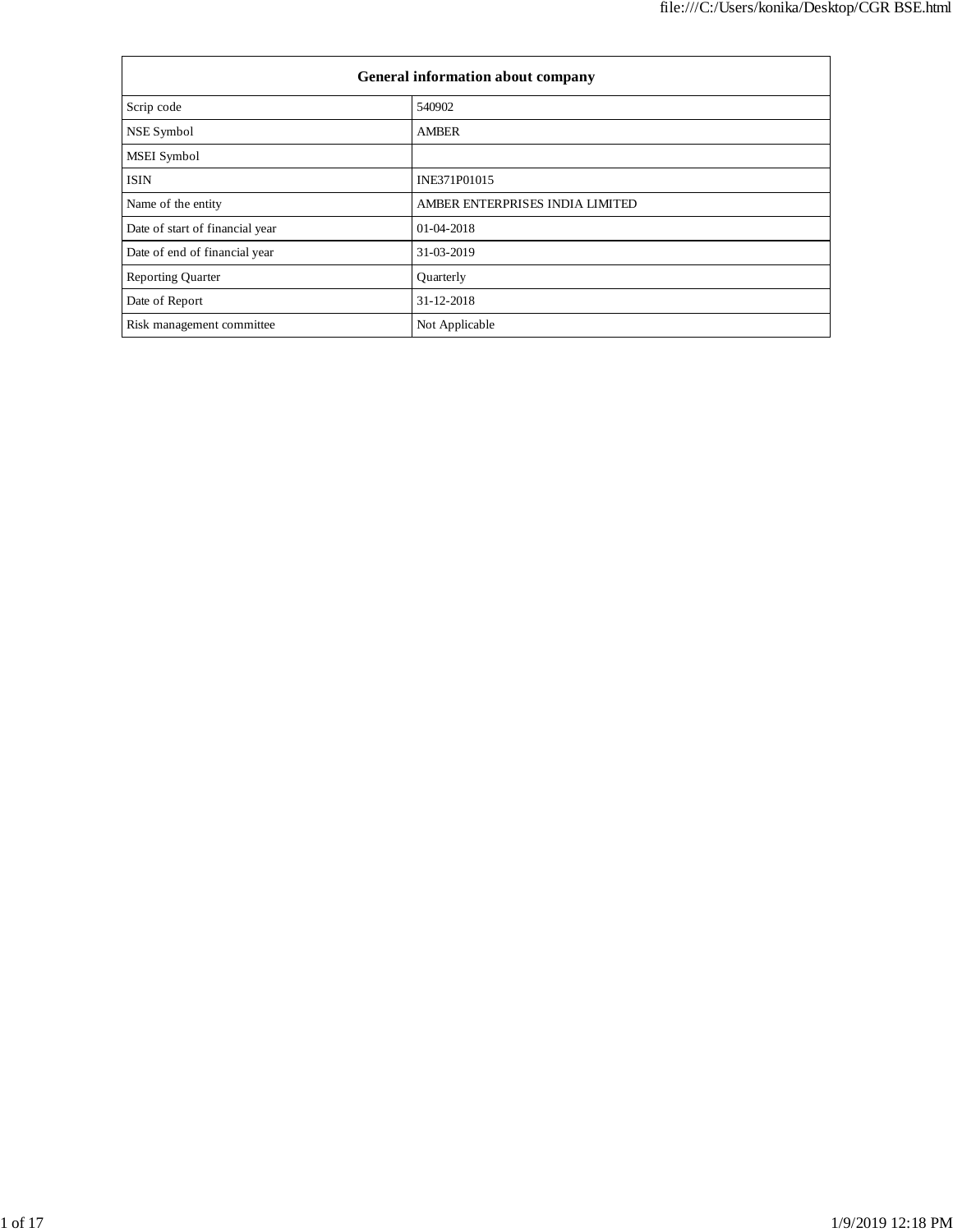|                | <b>Annexure I</b>                                                    |                                                 |            |            |                                                                                      |                            |                            |                                                    |                      |                                            |                                                                                                                                                       |                                                                                                                                                                          |                                                                                                                                                                                                                  |                                             |                                                                     |
|----------------|----------------------------------------------------------------------|-------------------------------------------------|------------|------------|--------------------------------------------------------------------------------------|----------------------------|----------------------------|----------------------------------------------------|----------------------|--------------------------------------------|-------------------------------------------------------------------------------------------------------------------------------------------------------|--------------------------------------------------------------------------------------------------------------------------------------------------------------------------|------------------------------------------------------------------------------------------------------------------------------------------------------------------------------------------------------------------|---------------------------------------------|---------------------------------------------------------------------|
|                | Annexure I to be submitted by listed entity on quarterly basis       |                                                 |            |            |                                                                                      |                            |                            |                                                    |                      |                                            |                                                                                                                                                       |                                                                                                                                                                          |                                                                                                                                                                                                                  |                                             |                                                                     |
|                | I. Composition of Board of Directors                                 |                                                 |            |            |                                                                                      |                            |                            |                                                    |                      |                                            |                                                                                                                                                       |                                                                                                                                                                          |                                                                                                                                                                                                                  |                                             |                                                                     |
|                | Disclosure of notes on composition of board of directors explanatory |                                                 |            |            |                                                                                      |                            |                            |                                                    |                      |                                            |                                                                                                                                                       |                                                                                                                                                                          |                                                                                                                                                                                                                  |                                             |                                                                     |
|                |                                                                      |                                                 |            |            | Is there any change in information of board of directors compare to previous quarter |                            |                            |                                                    |                      |                                            |                                                                                                                                                       | Yes                                                                                                                                                                      |                                                                                                                                                                                                                  |                                             |                                                                     |
|                |                                                                      |                                                 |            |            |                                                                                      |                            |                            | Wether the listed entity has a Regular Chairperson |                      |                                            |                                                                                                                                                       | Yes                                                                                                                                                                      |                                                                                                                                                                                                                  |                                             |                                                                     |
| <b>Sr</b>      | Title<br>(Mr<br>Ms)                                                  | Name of the<br>Director                         | PAN        | <b>DIN</b> | Category 1 of<br>directors                                                           | Category 2<br>of directors | Category 3<br>of directors | Date of<br>appointment<br>in the<br>current term   | Date of<br>cessation | Tenure<br>of<br>director<br>(in<br>months) | No of<br>Directorship<br>in listed<br>entities<br>including<br>this listed<br>entity<br>(Refer<br>Regulation<br>$25(1)$ of<br>Listing<br>Regulations) | Number of<br>memberships<br>in Audit/<br>Stakeholder<br>Committee(s)<br>including this<br>listed entity<br>(Refer<br>Regulation<br>$26(1)$ of<br>Listing<br>Regulations) | No of post<br>of<br>Chairperson<br>in Audit/<br>Stakeholder<br>Committee<br>held in<br>listed<br>entities<br>including<br>this listed<br>entity<br>(Refer<br>Regulation<br>$26(1)$ of<br>Listing<br>Regulations) | <b>Notes</b><br>for not<br>providing<br>PAN | <b>Notes</b><br>for not<br>$\operatorname{providing}$<br><b>DIN</b> |
| $\mathbf{1}$   | Mr                                                                   | <b>JASBIR</b><br><b>SINGH</b>                   | AMWPS9504P | 00259632   | Executive<br>Director                                                                | Chairperson                | <b>CEO</b>                 | 25-08-2017                                         |                      |                                            | 1                                                                                                                                                     | 3                                                                                                                                                                        | $\mathbf{0}$                                                                                                                                                                                                     |                                             |                                                                     |
| $\overline{c}$ | Mr                                                                   | <b>DALJIT</b><br><b>SINGH</b>                   | BTFPS8409E | 02023964   | Executive<br>Director                                                                | Not<br>Applicable          | MD                         | 25-08-2017                                         |                      |                                            |                                                                                                                                                       |                                                                                                                                                                          | $\mathbf{0}$                                                                                                                                                                                                     |                                             |                                                                     |
| 3              | Mr                                                                   | <b>MANOJ</b><br><b>KUMAR</b><br><b>SEHRAWAT</b> | AWAPS6783N | 02224299   | Non-Executive<br>- Nominee<br>Director                                               | Not<br>Applicable          |                            | 12-01-2017                                         |                      |                                            | $\overline{c}$                                                                                                                                        |                                                                                                                                                                          | $\mathbf{0}$                                                                                                                                                                                                     |                                             |                                                                     |
| $\overline{4}$ | Mr                                                                   | <b>SATWINDER</b><br><b>SINGH</b>                | ACAPS5953J | 00164903   | Non-Executive<br>- Independent<br>Director                                           | Not<br>Applicable          | Shareholder<br>Director    | 20-09-2017                                         |                      | 24                                         |                                                                                                                                                       | $\overline{4}$                                                                                                                                                           | 3                                                                                                                                                                                                                |                                             |                                                                     |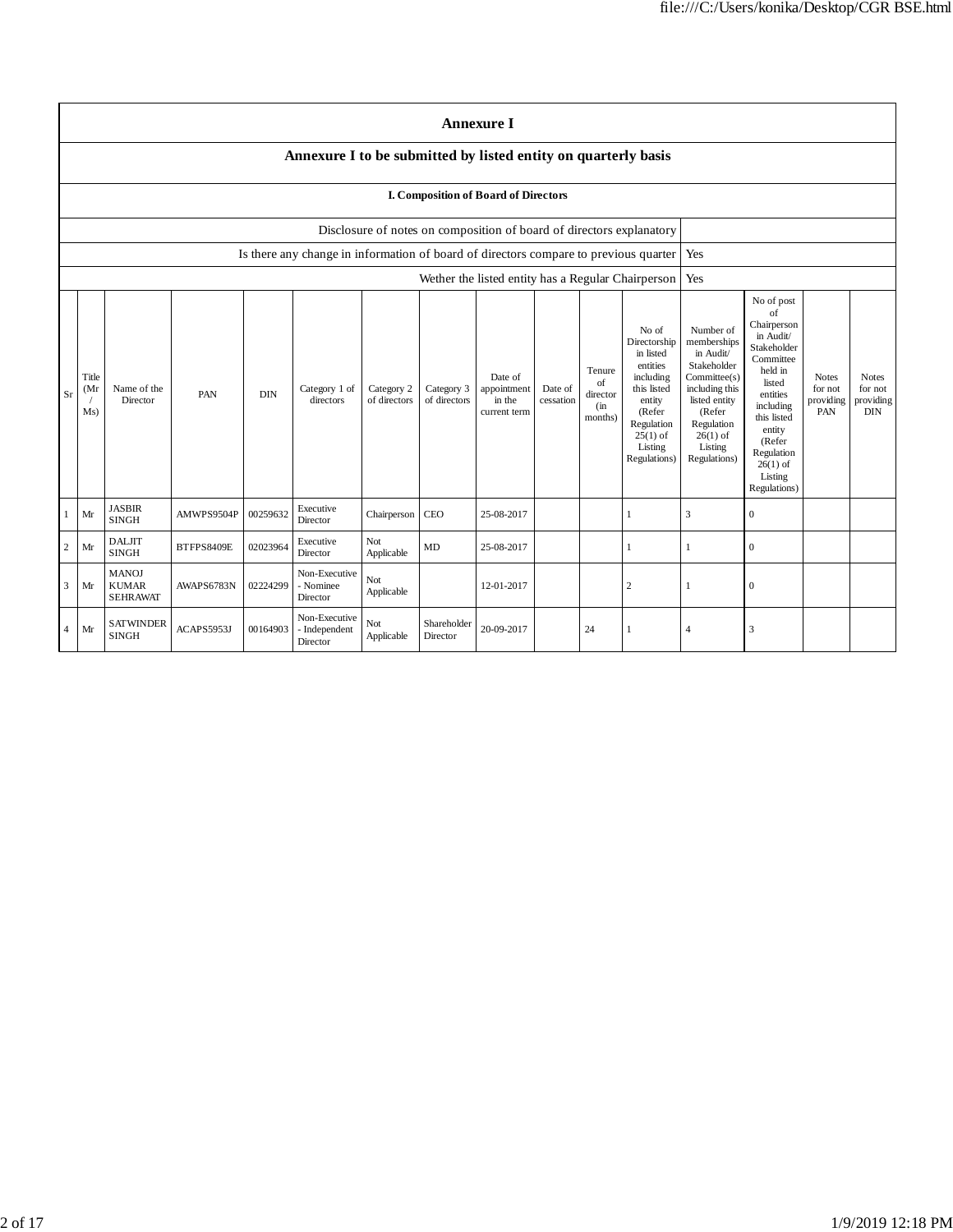|    | Annexure I to be submitted by listed entity on quarterly basis       |                                               |                     |            |                                            |                               |                            |                                                  |                      |                                            |                                                                                                                                                       |                                                                                                                                                                          |                                                                                                                                                                                                                  |                                               |                                                    |
|----|----------------------------------------------------------------------|-----------------------------------------------|---------------------|------------|--------------------------------------------|-------------------------------|----------------------------|--------------------------------------------------|----------------------|--------------------------------------------|-------------------------------------------------------------------------------------------------------------------------------------------------------|--------------------------------------------------------------------------------------------------------------------------------------------------------------------------|------------------------------------------------------------------------------------------------------------------------------------------------------------------------------------------------------------------|-----------------------------------------------|----------------------------------------------------|
|    | I. Composition of Board of Directors                                 |                                               |                     |            |                                            |                               |                            |                                                  |                      |                                            |                                                                                                                                                       |                                                                                                                                                                          |                                                                                                                                                                                                                  |                                               |                                                    |
|    | Disclosure of notes on composition of board of directors explanatory |                                               |                     |            |                                            |                               |                            |                                                  |                      |                                            |                                                                                                                                                       |                                                                                                                                                                          |                                                                                                                                                                                                                  |                                               |                                                    |
| Sr | Title<br>(Mr)<br>Ms)                                                 | Name of<br>the<br>Director                    | PAN                 | <b>DIN</b> | Category 1 of<br>directors                 | Category<br>2 of<br>directors | Category 3<br>of directors | Date of<br>appointment<br>in the<br>current term | Date of<br>cessation | Tenure<br>of<br>director<br>(in<br>months) | No of<br>Directorship<br>in listed<br>entities<br>including<br>this listed<br>entity<br>(Refer<br>Regulation<br>$25(1)$ of<br>Listing<br>Regulations) | Number of<br>memberships<br>in Audit/<br>Stakeholder<br>Committee(s)<br>including this<br>listed entity<br>(Refer<br>Regulation<br>$26(1)$ of<br>Listing<br>Regulations) | No of post<br>of<br>Chairperson<br>in Audit/<br>Stakeholder<br>Committee<br>held in<br>listed<br>entities<br>including<br>this listed<br>entity<br>(Refer<br>Regulation<br>$26(1)$ of<br>Listing<br>Regulations) | <b>Notes</b><br>for not<br>providing  <br>PAN | <b>Notes</b><br>for not<br>providing<br><b>DIN</b> |
| 5  | Ms                                                                   | <b>SUDHA</b><br>PILLAI                        | AENPP4151N 02263950 |            | Non-Executive<br>- Independent<br>Director | Not.<br>Applicable            | Shareholder<br>Director    | 20-09-2017                                       |                      | 24                                         | 3                                                                                                                                                     | $\overline{7}$                                                                                                                                                           |                                                                                                                                                                                                                  |                                               |                                                    |
| 6  | Mr                                                                   | <b>GIRISH</b><br><b>KUMAR</b><br><b>AHUJA</b> | AAGPA1416O 00446339 |            | Non-Executive<br>- Independent<br>Director | Not<br>Applicable             | Shareholder<br>Director    | 20-09-2017                                       |                      | 24                                         |                                                                                                                                                       | 5                                                                                                                                                                        | $\overline{c}$                                                                                                                                                                                                   |                                               |                                                    |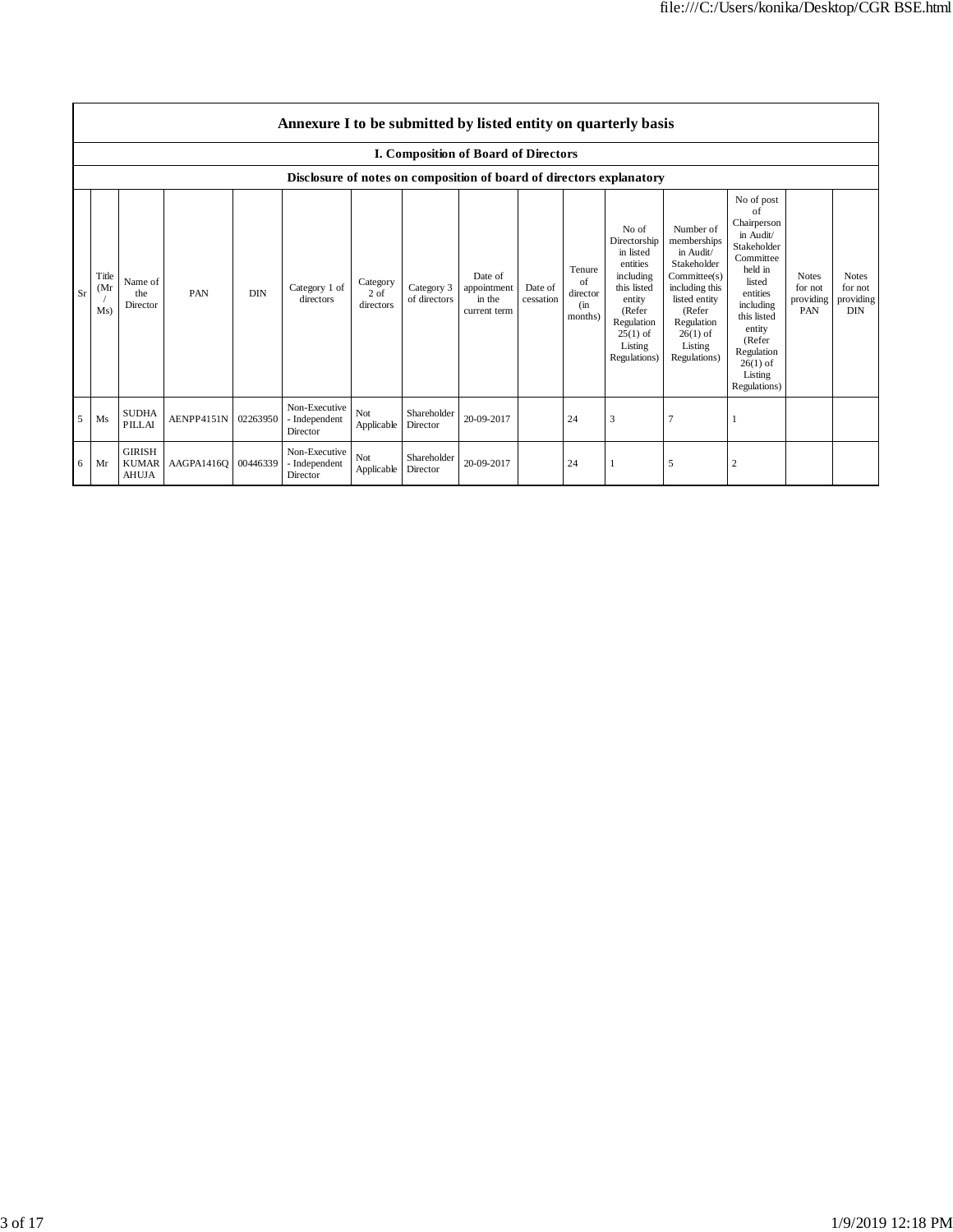| <b>Annexure 1</b>                                                                  |  |  |  |  |  |  |
|------------------------------------------------------------------------------------|--|--|--|--|--|--|
| <b>II. Composition of Committees</b>                                               |  |  |  |  |  |  |
| Disclosure of notes on composition of committees explanatory                       |  |  |  |  |  |  |
| Is there any change in information of committees compare to previous quarter   Yes |  |  |  |  |  |  |